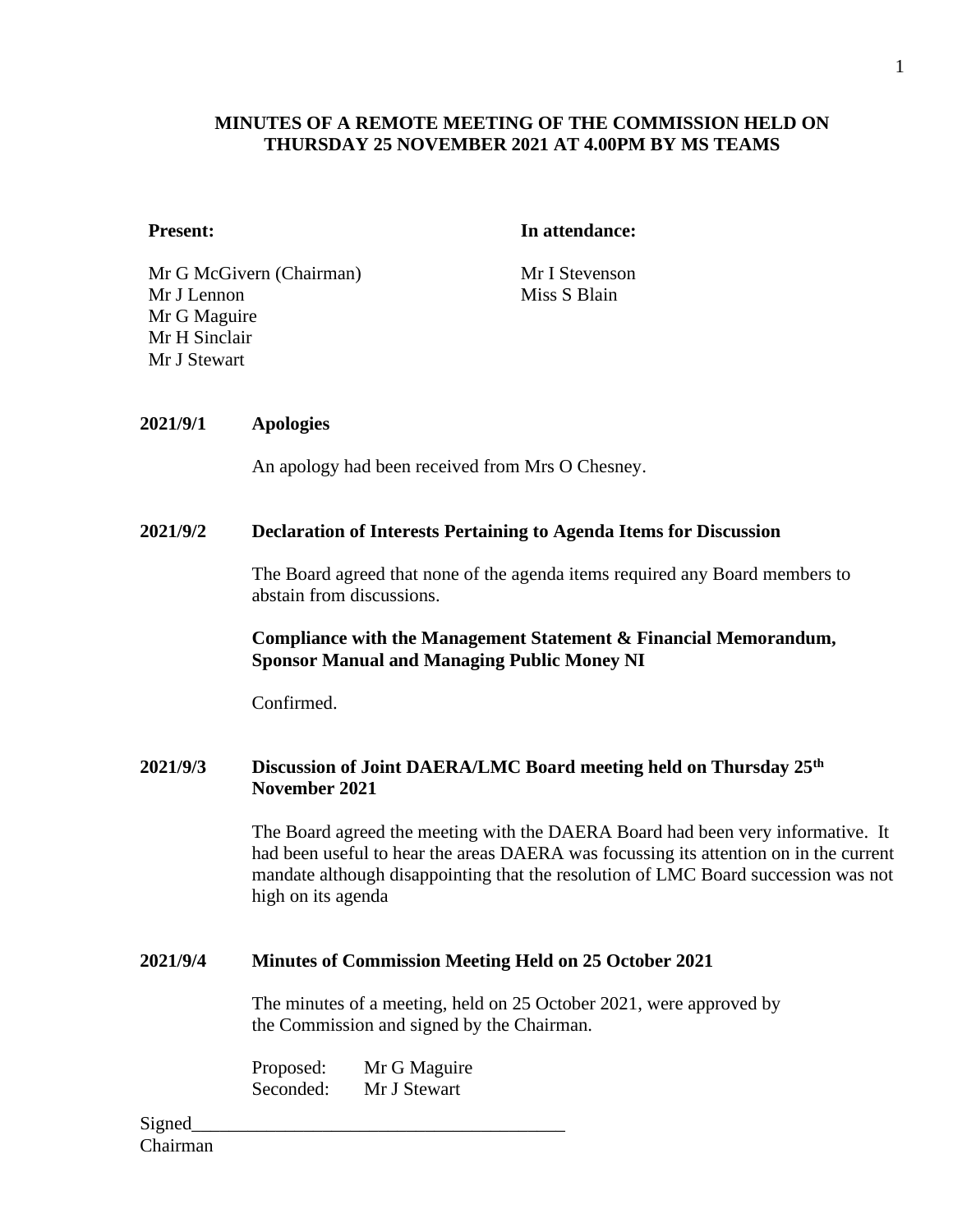### **2021/9/5 Matters Arising**

## • **Kendall report**

The Board agreed that members will be available to discuss the report at short notice.

**Action Point:** The Chairman and Chief Executive will ask DAERA to advise LMC as soon as a publication date for Kendall report is known.

## • **NIFCC AGM**

Mrs Chesney and Mr Stewart attended the recent NIFCC AGM.

#### **2021/9/6 Correspondence**

## • **FD (DoF) 09/21 Remuneration of chairpersons and members of public bodies**

**Action Point:** The Board agreed not to apply the remuneration increase for chairperson and board members.

## **2021/9/7 Chairman's Report**

- **Virtual UFU Event -** The Chairman and Chief Executive had attended a virtual event arranged by UFU at the end of October. Minister Lyons was the keynote speaker.
- **Agriculture and Climate Change Conference –** This conference was also arranged by UFU at the end of October and opened by Minister Poots. The keynote speaker was Professor Alice Denton.
- **Quarterly Assurance Meeting –** The Chairman and Chief Executive attended the quarterly assurance meeting with the Sponsor branch.

#### **2021/9/8 Chief Executive's Report**

In advance of the meeting the Chief Executive had circulated a report relating to this section of the meeting.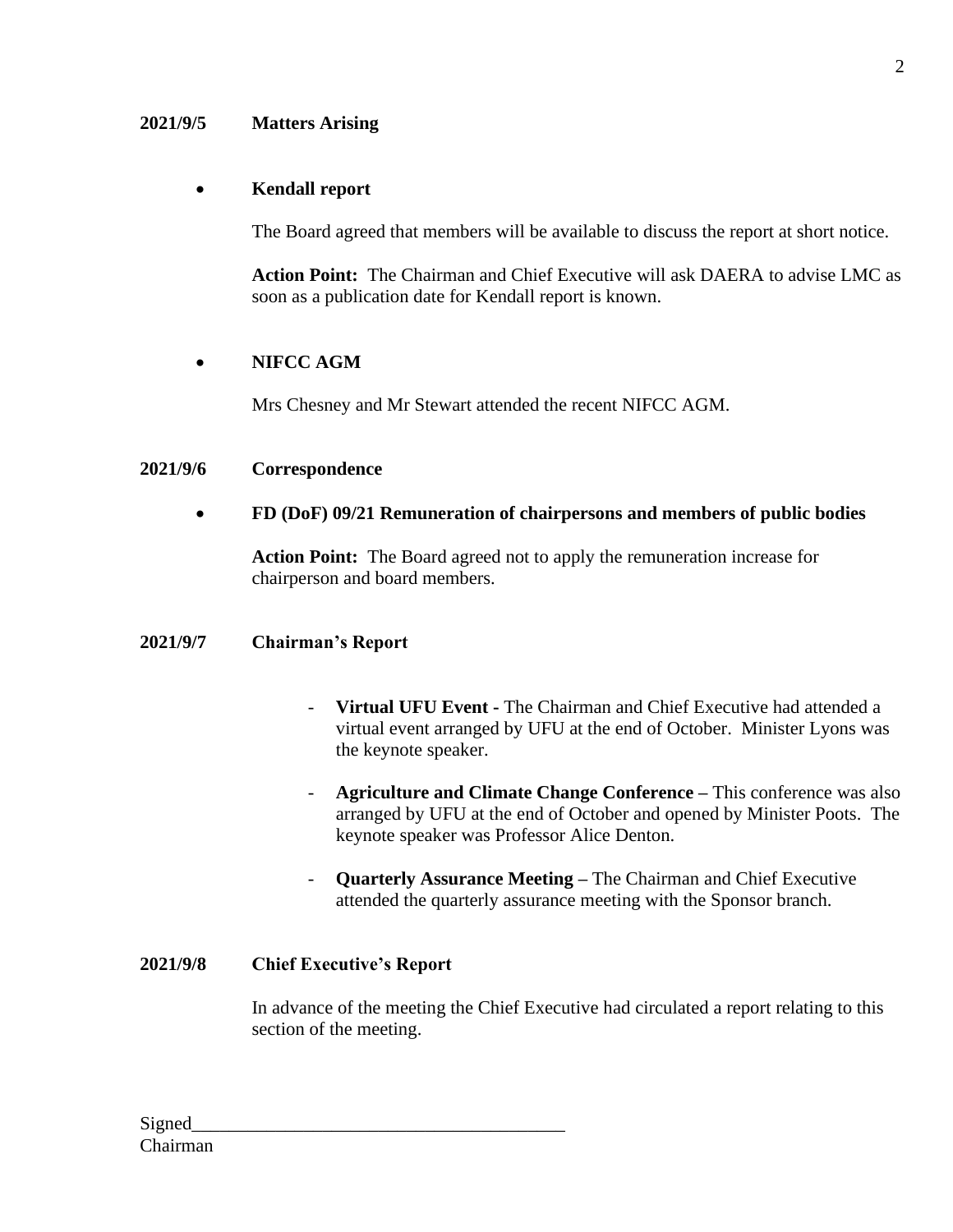# • **Covid-19**

LMC continues to follow the Covid-19 pandemic guide to the coronavirus restrictions in Northern Ireland and the public health advice.

# • **Staffing Matters**

Three of the six vacant staff positions have been filled and a further external recruitment round is going live this weekend for the other vacancies.

# • **Sponsor Branch Meeting**

The Chairman and Chief Executive met the new Senior Sponsor Sharon McFlynn at the quarterly accountability meeting on 9 November 2021. A number of important matters were discussed including the Minister's decision to initiate the recruitment of a new LMC Chairman and Board members in time for May 2022.

## • **Northern Ireland Affairs Committee**

The Chief Executive will be giving oral evidence to the NI Affairs Committee on 15 December 2021.

## • **Consultations**

The Chief Executive advised that a number of important strategies have been published by DAERA for public consultation. LMC has or will be submitting responses to the consultations.

## • **Certification Services Business Case**

The Chief Executive advised that Certification Services business case had been approved by DAERA and it will now go out to tender.

## **2021/9/9 Risk Management/Health & Safety**

## • **Internal Audit**

The internal audit is ongoing at the moment and fieldwork should be completed by the year end.